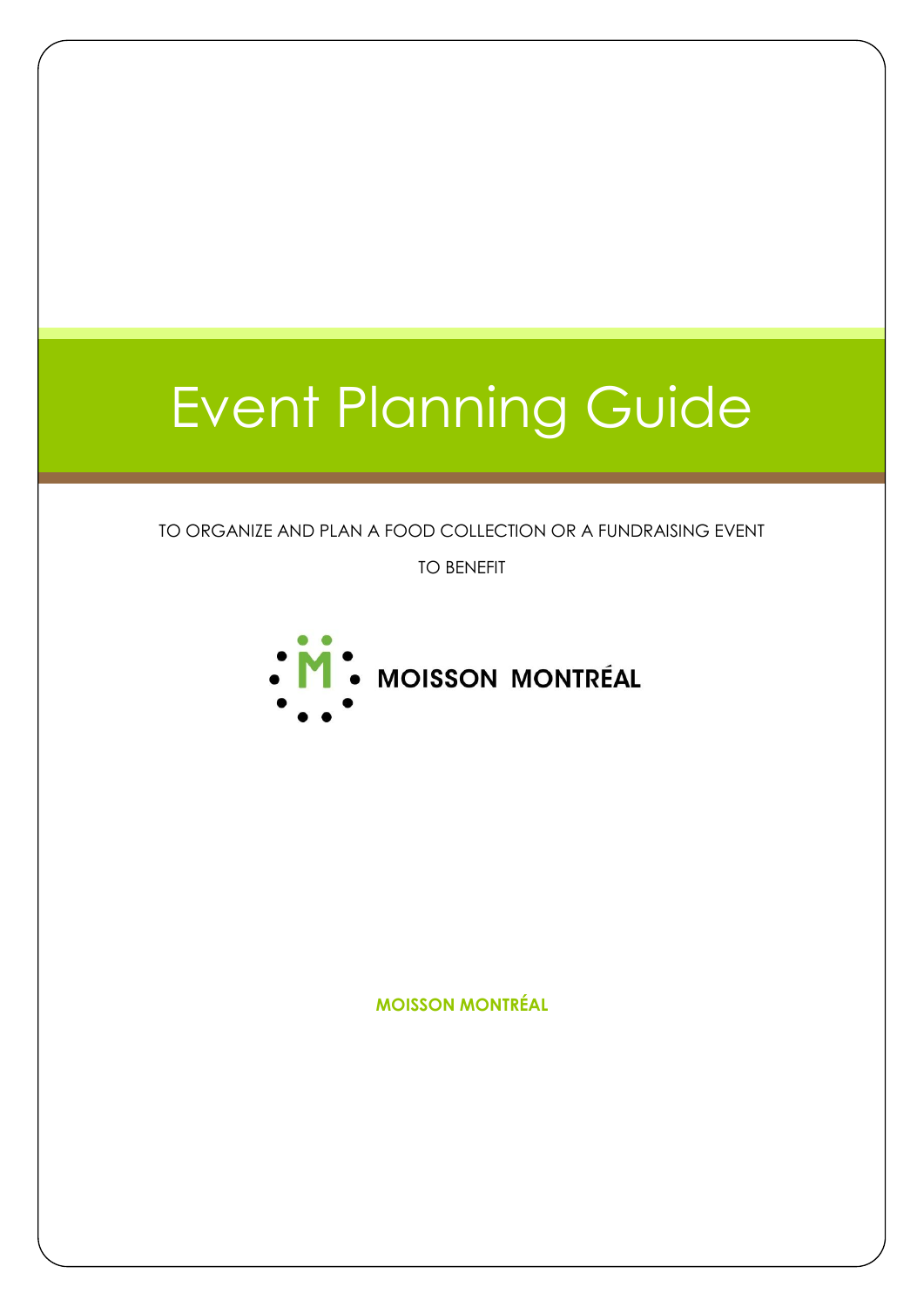# **Event Planning Guide**

Thank you for taking the initiative to organize a fundraiser to benefit Moisson Montreal. Welcome to our family!

Most people do not possess the know-how to organize a collection or fundraising activity. However, it is not necessary to be an expert to raise money or food! All you need is a plan of action, a can-do attitude, a bit of motivation and voila! Everyone can do it.

This guide is designed to help you achieve your goals and guide you to better manage your collection. By using and applying the key points outlined in this guide, you are taking the necessary steps to ensure a successful collection. We hope that this organizer will make it easier for you and allow you to fully enjoy yourself, all while making a difference in the lives of people in need.

### **Table of Contents**

| 1. |  |  |  |
|----|--|--|--|
| 2. |  |  |  |
| 3. |  |  |  |
| 4. |  |  |  |
| 5. |  |  |  |
| 6. |  |  |  |
|    |  |  |  |
|    |  |  |  |
|    |  |  |  |
|    |  |  |  |
|    |  |  |  |
|    |  |  |  |
|    |  |  |  |
|    |  |  |  |
|    |  |  |  |
|    |  |  |  |
|    |  |  |  |
|    |  |  |  |
|    |  |  |  |
|    |  |  |  |
|    |  |  |  |
|    |  |  |  |
|    |  |  |  |

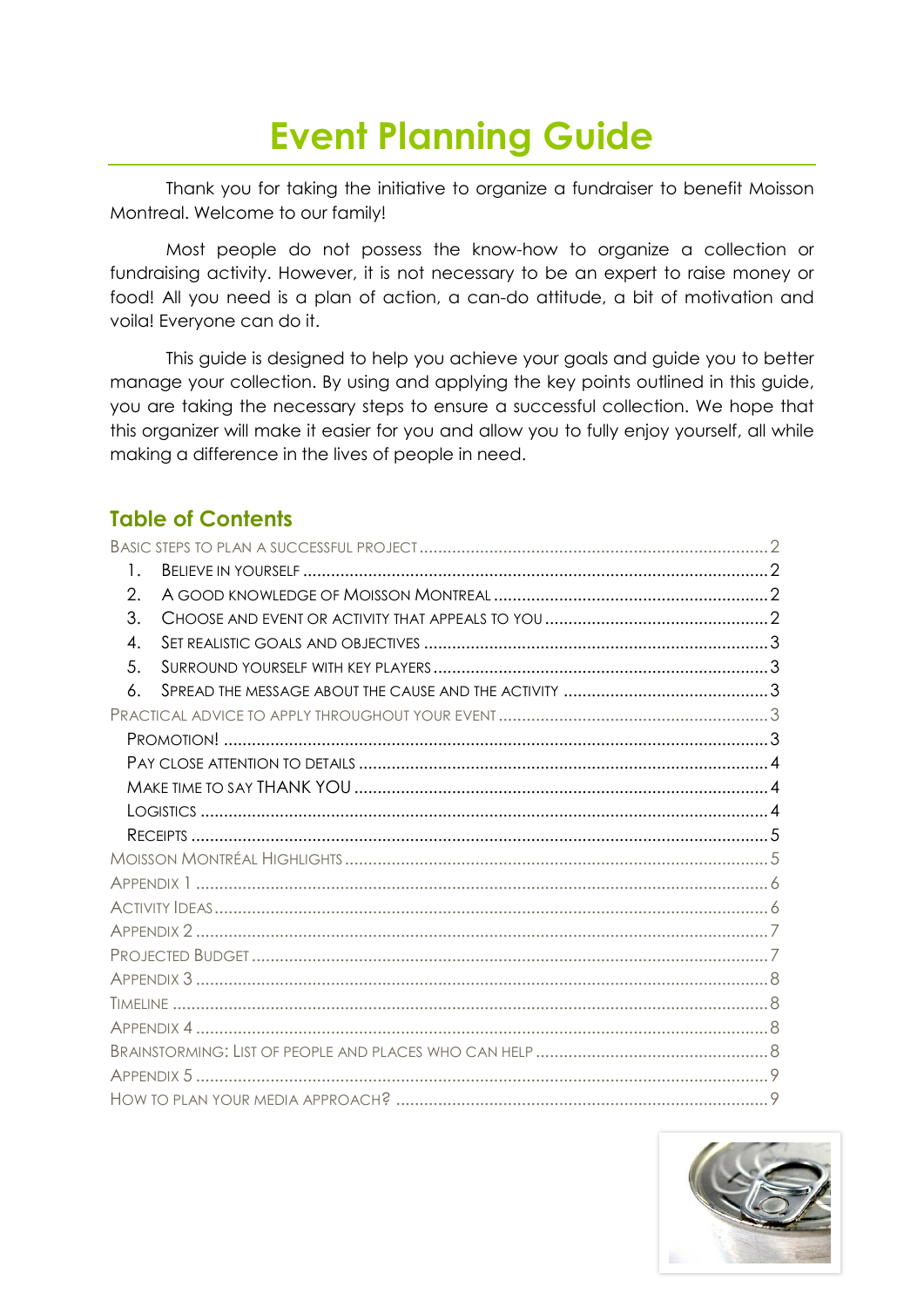### <span id="page-2-0"></span>**Basic steps to plan a successful project**

Here listed you will find essential steps to keep in mind while planning and organizing your project, event or food collection. These can be referred to as your anchoring points and will enable you to attain your goals in a timely manner.

#### **1. Believe in yourself**

<span id="page-2-1"></span>No matter what the cause or charity you decide to support, you must believe in it. You must be convinced that your efforts will be beneficial to the organization. You are organizing an event, food collection or project to help individuals in need. Take this opportunity to educate others and spread awareness amongst your circle of friends and family, this will encourage them to get involved.

#### <span id="page-2-2"></span>**2. A good knowledge of Moisson Montreal**

Always keep in mind the key points surrounding Moisson Montréal. You are working towards the goal of helping people in need and that; your help will benefit them. The information you need in regards to the highlights and key points of Moisson Montreal can be found in the appendix 5: Highlights of Moisson Montreal . Also, if you require more details, you may contact Nathalie Perron, special events coordinator at [nperron@moissonmontreal.org](mailto:nperron@moissonmontreal.org) or by phone at 514-344-4494, ext. 238.

#### **3. Choose and event or activity that appeals to you**

<span id="page-2-3"></span>No matter what activity or event you choose to organize, you must take pleasure in its organization. It is very important. You can organize an activity on a small or large scale, the main point to remember is to enjoy the event. Whether you organize a benefit performance, a bake sale or a food collection, you are helping Moisson Montreal more than you know.

Please refer to appendix 1 for event ideas and suggestions. Keep these questions in mind when executing your project:

- **What is my daily schedule?** For instance, how much time can I devote to planning an activity? Can I realistically dedicate half a day each week to my food collection?
- **What are my strengths?** If you are a great baker, you might consider holding a bake sale to raise funds for Moisson Montreal;
- **Do I have a network of individuals who can help me?** Example; I have friends who can contribute various items to hold a garage sale fundraiser.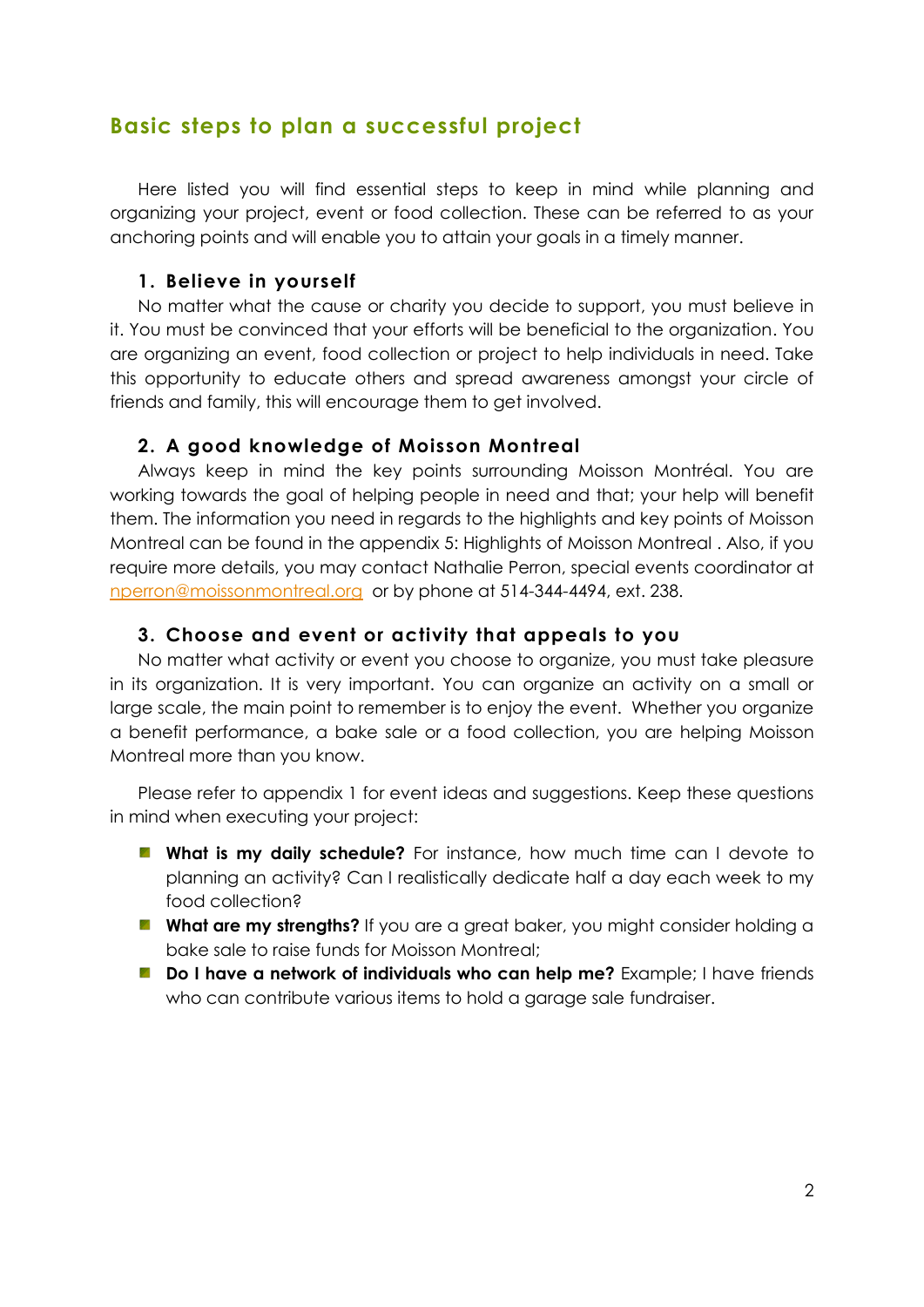#### <span id="page-3-0"></span>**4. Set realistic goals and objectives**

The success or failure of a project is often determined by the goals, objectives and timeline that we have set. By setting realistic aims and keeping in mind personal commitments, you can only succeed. Take advantage of holidays and down-time to make headway in your planning process. Next step, create an action plan. We have included a project proposal form that can help in creating your action plan. If you would like to refer to a timeline as well, see appendix 3.

#### <span id="page-3-1"></span>**5. Surround yourself with key players**

Planning an event or collection requires time and energy. Surround yourself with key players that can help you push through various steps. We suggest you establish a committee to help you share tasks and recruit volunteers for the event.

To guide you in the process, transcribe a list of people you know. These individuals can help you plan your project. Appendix 4 « BRAINSTORMING: LIST OF PEOPLE AND PLACES WHO CAN HELP» this will help you start the brainstorming process on the right foot.

#### <span id="page-3-2"></span>**6. Spread the message about the cause and the activity**

Avail each moment to inform the public about the cause and the activity. Holidays, birthdays, family reunions and weddings represent great opportunities to get the word out about Moisson Montreal and your project.

The concept is simple: to increase your chances of success you must get the word out. The more people know and speak of your activity or food collection, the better your odds are.

Tips on promoting your project:

- 1. If your business publishes a monthly bulletin that highlights internal activities that staff can support, use this opening to have your event showcased.
- 2. Approach local papers in your area and ask that they write about your undertaking. Please refer to appendix 5: tips on how to approach medias.

# <span id="page-3-3"></span>**Practical advice to apply throughout your event**

#### <span id="page-3-4"></span>**Promotion!**

Follow the tips listed above for the promotion of your project and how to diversify your message to your chosen media. It is proven that if we see the information in 3 different ways, the message will be processed and recorded easier. Facebook, Twitter, email, telephone, letters of solicitation, neighbourhood newsletters, newspapers, signage, etc.. are all good mediums to promote your event. In addition, it is very important to keep this in mind: you should always include the six essential elements for good advertising:

#### **1. Who?**

- To who is the activity targeted to?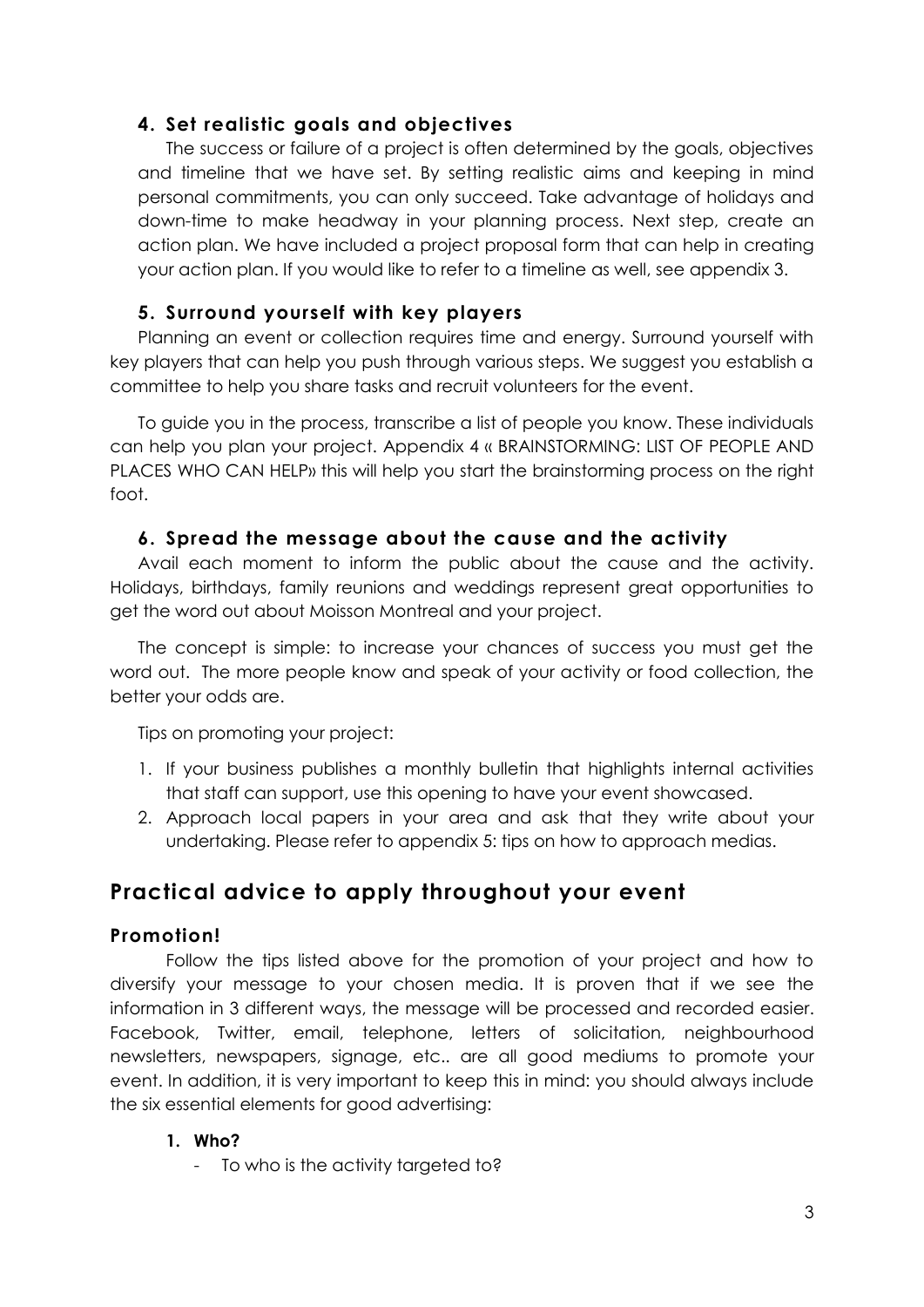- Who is the organizer?

#### **2. What?**

What is the objective of the activity? BE CLEAR. If someone does not understand the concept or purpose the first time, they will not be inclined to participate or support your initiative.

#### **3. How?**

- If there are registration options, be clear on whom the contact person is and how participants can communicate with that said person. All pertinent details must be listed in your add. (email, phone number, location, name of the contact person etc.)

#### **4. Where?**

- Where will your activity be held? Be clear and concise; if possible include a virtual map. This will avoid confusion.

#### **5. When?**

- Event date
- Start time
- End time

#### **6. The cost?**

- What is the cost of your activity? (registration fees or ticket prices)

#### <span id="page-4-0"></span>**Pay close attention to details**

You must be vigilant and pay close attention to details. Details are what will make or break you activity. Specifics are what will entice your contacts to support and participate in your project.

For example: Personalize your solicitation letter and sign each one manually. Another option is to call people or participants directly, human contact is always preferred.

#### <span id="page-4-1"></span>**Make time to say THANK YOU**

Once the activity has passed, take time- out to say THANK YOU to all individuals, donors, supporters, participants and volunteers who have contributed to the success of your event. Each deserves a special note of appreciation, hand written if possible. Include the event results.

#### <span id="page-4-2"></span>**Logistics**

If your activity is a food collection, be sure that you can deliver the foodstuff to Moisson Montreal. Here are a few options to do so:

> - All private courier services can deliver during regular office hours to Moisson Montreal.

- Order online at the grocery store of your choice and request to have the complete order sent to us.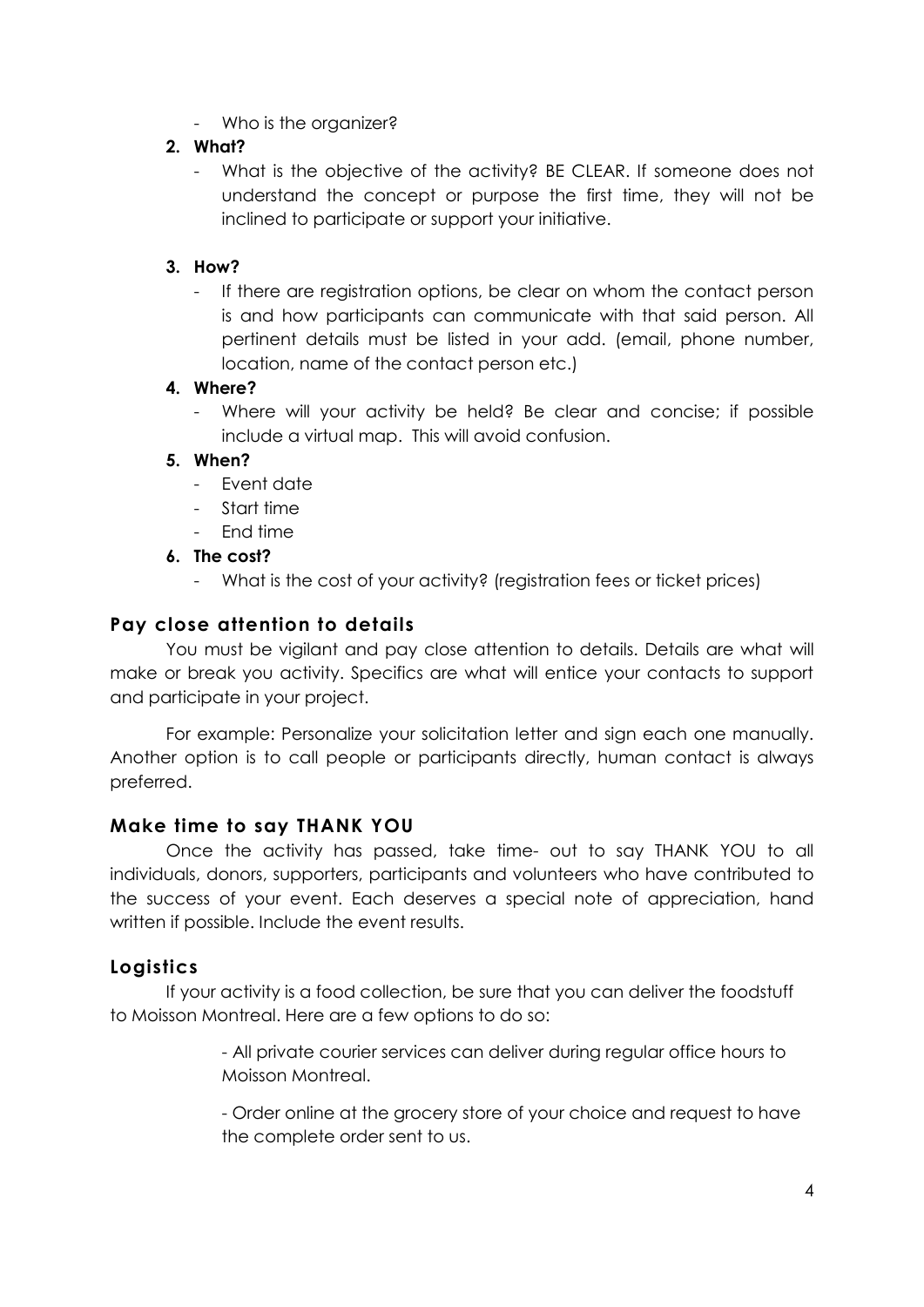- Deliver or drop-off the food collected directly to Moisson Montreal. We are located at 6880, Chemin de la Côte-de-Liesse, in Ville St-Laurent.

This is an important aspect for Moisson Montreal as we do not always have delivery trucks available. In cases where it is difficult for you to deliver the goods, we will arrange a pick-up time, where we will collect the items.

#### <span id="page-5-0"></span>**Receipts**

Moisson Montreal is able to issue tax receipts. But, some restrictions must be followed.

- A tax receipt can be issued to an individual who has made a monetary contribution of \$10.00 or more. The donor must provide us with all his contact information for us to process the receipt.
- We do not issue receipts for any donation of foodstuff.

# **HAVE FUN!**

# <span id="page-5-1"></span>**Moisson Montréal Highlights**

These facts and details will come in handy when promoting Moisson Montreal.

#### **Our Mission:**

•To ensure an optimal food supply to the community organizations that provide assistance to people in crisis on the island of Montréal.

• To foster the development of sustainable solutions to ensure food security.

#### **Our values**:

Respect – Integrity – Fair Treatment – People Helping People – Personal Commitment

#### **Important Facts:**

- Every dollar received allows Moisson Montreal to redistribute 17 dollars' worth of food
- Distributed foodstuff to over 200 community organizations in Montreal
- Moisson Montreal is the largest food bank in Canada
- Close to one third of the individuals serve are children
- Monthly we help close to 150 000 people
- We redistribute 10,4 millions of kg of foodstuff annually
- Daily Moisson Montreal requires a minimum of 50 volunteers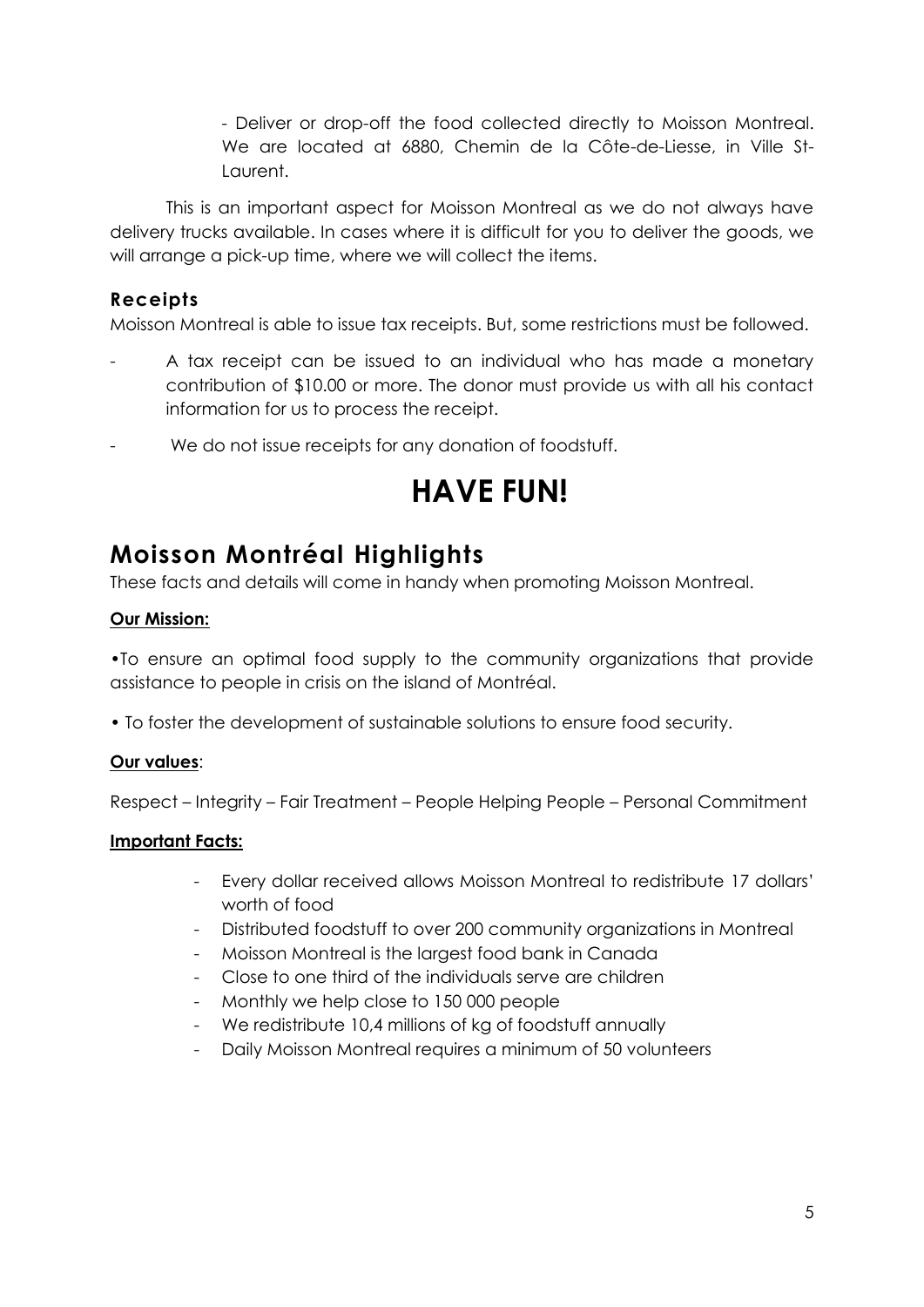# <span id="page-6-0"></span>**Appendix 1**

## <span id="page-6-1"></span>**Activity Ideas**

#### **Within Corporations**

- **Contribution for a collection:** 
	- Possibility to wear denim or other prohibited cloting items in the workplace.
	- Permission to be late at one meeting
	- Cellular phone can ring during a conference
- **Bazar**
- **Auction off your employer**
- **Brunch, dinner, corn roast, BBQ**
- Sale of draw coupons (**BEWARE!** Certain conditions require a permit from the Régie des alcools, des courses et des jeux du Québec)
- **Bake Sale**
- **Moisson Montreal donation cans**
- **B** Golf Tournament

#### **Schools**

- **Contract Contract** Rally for physical education class
- **Movie afternoon**
- **Bake sale**
- **Benefit Concert**
- Grocery Bagging for a weekend
- **Collection of empty soda cans**
- **Fundrasing Campaign:** 
	- Chocolats Lamontagne
	- TAG Financement
	- Hümeur campagne de financement
	- Chocolat, le meilleur au monde

#### **Individuals and Others**

- **Activities:** 
	- Beer
	- **Tupperware**
	- Pasta dinner
	- Gourmet dinner
	- Vine & cheese
	- Theme night
	- Pot-Luck dinner
	- Hockey Eliminations
- **Karaoke Event**
- Shows:
	- Amateur night
	- Cabaret
	- Masquerade Bash
- **Treasure Hunt**
- **Bowl-O-Thon**
- **Car Wash**
- **Garage Sale**
- **Pancake Breakfast**
- **Relay Race or Obstacle** Course
- **Family Fair**
- **T**ournaments:
	- Hockey, Floor Hockey
	- Billiards
	- **Darts**
	- Golf
	- Table Soccer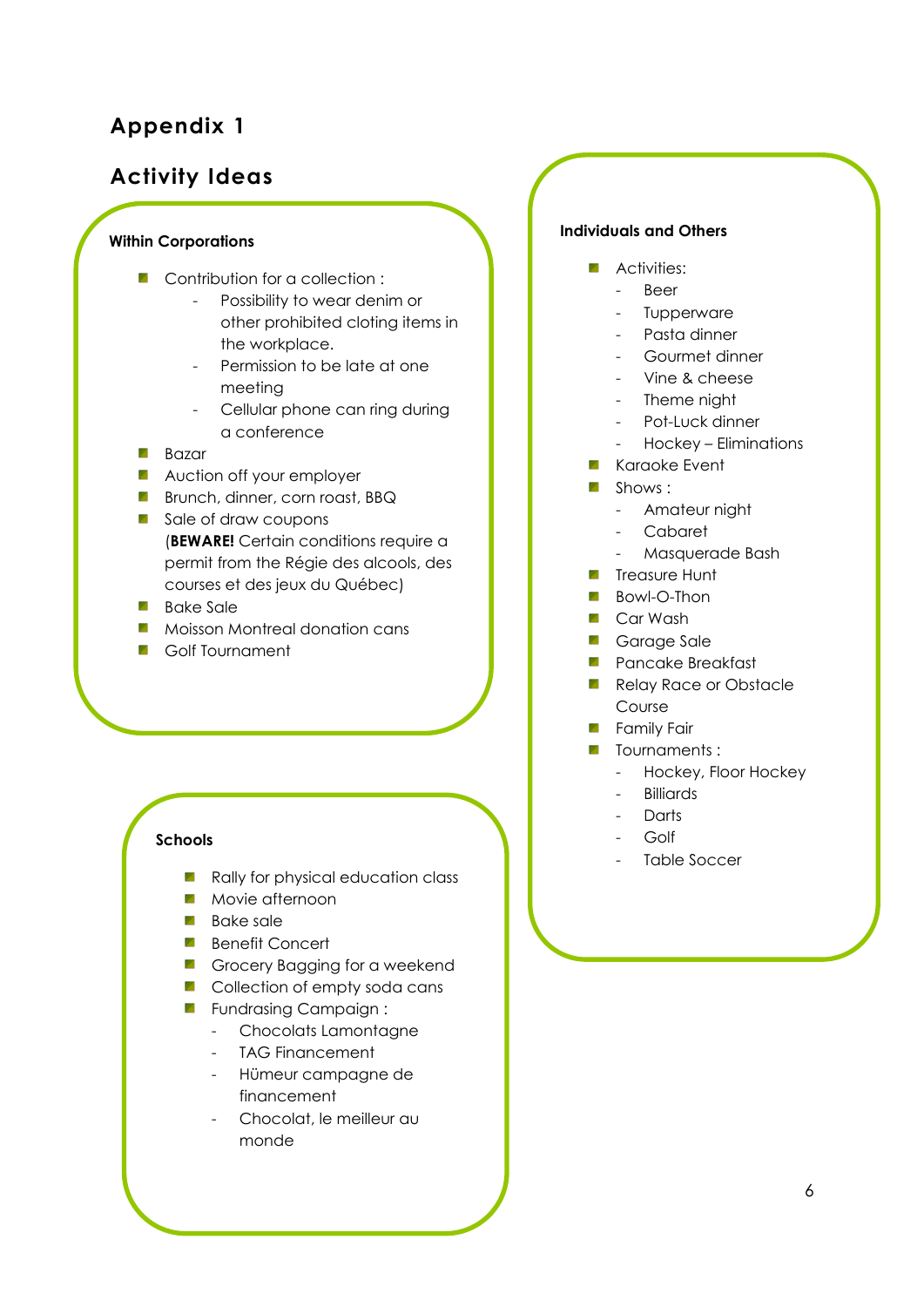# <span id="page-7-0"></span>**Appendix 2**

# <span id="page-7-1"></span>**Projected Budget**

This chart is a blueprint that you can use to establish your budget. Feel free to modify it as you see fit. Moreover, you may need to add or remove certain elements. As a basic guideline or indication, the expenses should be representation of 20 to 40% of your gross income. This set percentage will allow you to raise an interesting amount.

| <b>Gross Income</b>                                                                             | <b>Details</b><br>(ex. qty. of tickets) | <b>Unit Cost</b> | <b>Total</b>    | $\%$ |
|-------------------------------------------------------------------------------------------------|-----------------------------------------|------------------|-----------------|------|
| Sponsorships                                                                                    | 2                                       | 400 \$           | 800 \$          |      |
| <b>Ticket Sales</b>                                                                             | 60                                      | 20 <sup>3</sup>  | $1200$ \$       |      |
| Sale of Draw Tickets                                                                            | 25                                      | $5$ \$           | $125$ \$        |      |
|                                                                                                 |                                         |                  |                 |      |
| <b>Total</b>                                                                                    |                                         |                  | $2125$ \$       |      |
| <b>Expenses</b>                                                                                 |                                         |                  |                 |      |
| <b>Hall Rental</b>                                                                              |                                         | $250$ \$         | $250$ \$        |      |
| Food and Beverages                                                                              | 60                                      | 10 <sup>3</sup>  | 600 \$          |      |
| <b>Printing Costs</b>                                                                           | 2                                       | $5$ \$           | 10 <sup>5</sup> |      |
| <b>Total</b><br>(Ideally, expenses should not exceed more<br>than 40% of your gross revenue.)   |                                         |                  | 860 $$10\%$     |      |
| <b>Net Revenue</b><br>(Ideally, your net revenue should represent<br>60% of your gross revenue) |                                         |                  | $1265$ \$ 60 %  |      |
|                                                                                                 |                                         |                  |                 |      |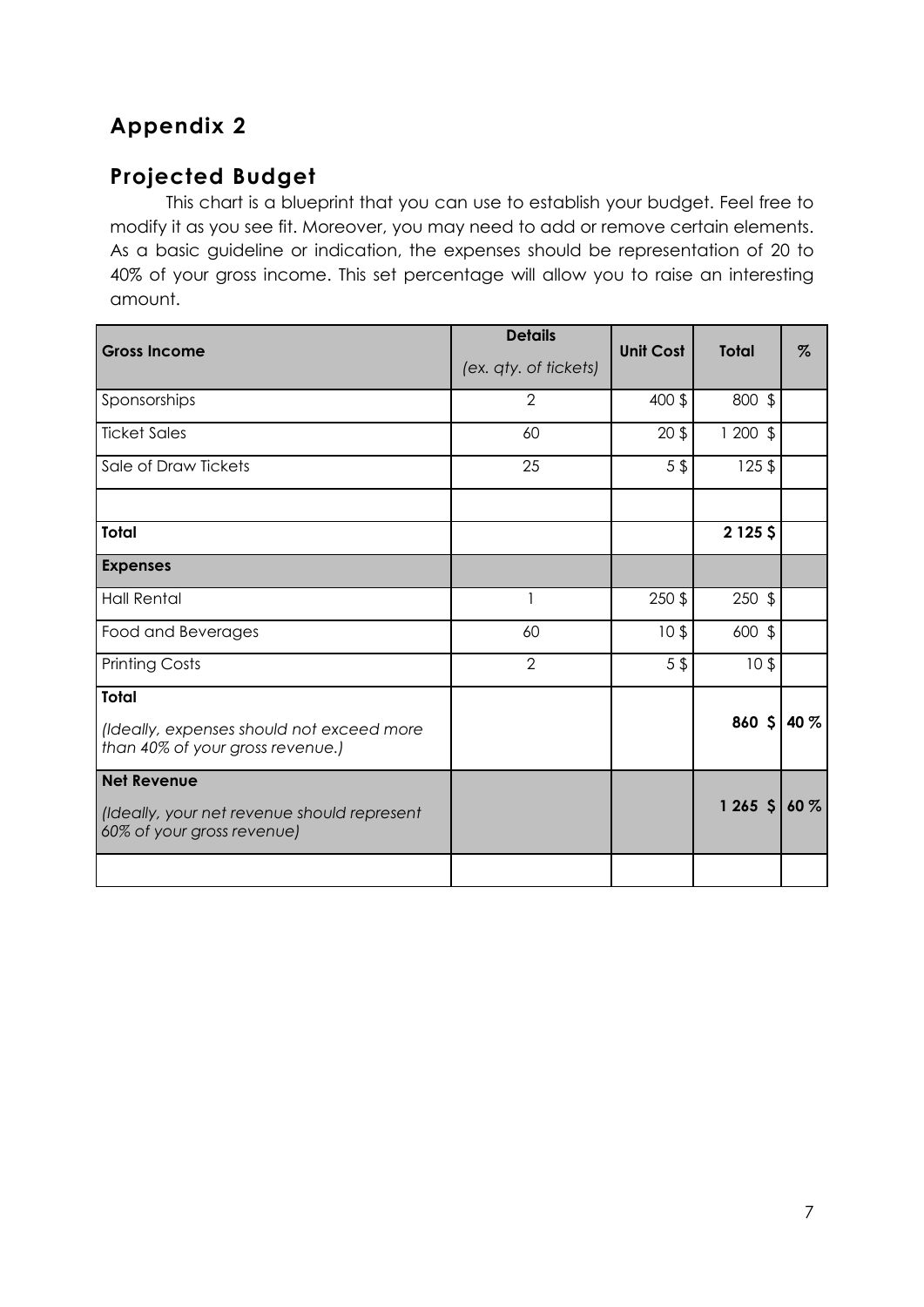# <span id="page-8-0"></span>**Appendix 3**

# <span id="page-8-1"></span>**Timeline**

Producing a timetable can be a great tool to help to you. It can be used to situate you and your tasks in relation to your event date in order to avoid being at the last minute. Because you have other daily activities, a well detailed timeline will save you time, energy and money.

| <b>Activities / Tasks</b>             | <b>Person in Charge</b> | <b>September</b> |  |       |    | <b>October</b> |   |  |          | <b>November</b> |   |    |    |    |
|---------------------------------------|-------------------------|------------------|--|-------|----|----------------|---|--|----------|-----------------|---|----|----|----|
|                                       |                         | $\mathbf{3}$     |  | 10 17 | 24 | $\mathbf{1}$   | 8 |  | 15 22 29 |                 | 5 | 12 | 26 | 21 |
| <b>Activity name and description</b>  | <b>Coordinator</b>      |                  |  |       |    |                |   |  |          |                 |   |    |    |    |
| Here, you enumerate the tasks to be   | List the names of all   |                  |  |       |    |                |   |  |          |                 |   |    |    |    |
| done.                                 | the people involved or  |                  |  |       |    |                |   |  |          |                 |   |    |    |    |
|                                       | in charge               |                  |  |       |    |                |   |  |          |                 |   |    |    |    |
| Write out the week you intend on      |                         |                  |  |       |    |                |   |  |          |                 |   |    |    |    |
| executing the given task.             |                         |                  |  |       |    |                |   |  |          |                 |   |    |    |    |
| List them in order of priority so you |                         |                  |  |       |    |                |   |  |          |                 |   |    |    |    |
| may get a clear idea of the coming    |                         |                  |  |       |    |                |   |  |          |                 |   |    |    |    |
| weeks.                                |                         |                  |  |       |    |                |   |  |          |                 |   |    |    |    |
| Be creative! If you do not like or    |                         |                  |  |       |    |                |   |  |          |                 |   |    |    |    |
| understand the layout of your         |                         |                  |  |       |    |                |   |  |          |                 |   |    |    |    |
| planner, you will not use it.         |                         |                  |  |       |    |                |   |  |          |                 |   |    |    |    |
| In this particular timeline, we have  |                         |                  |  |       |    |                |   |  |          |                 |   |    |    |    |
| used Mondays as the deadline. You     |                         |                  |  |       |    |                |   |  |          |                 |   |    |    |    |
| may choose another day as your cut-   |                         |                  |  |       |    |                |   |  |          |                 |   |    |    |    |
| off-date.                             |                         |                  |  |       |    |                |   |  |          |                 |   |    |    |    |

# <span id="page-8-2"></span>**Appendix 4**

<span id="page-8-3"></span>**Brainstorming: List of people and places who can help**

#### **Associations**

- **Student Associations**
- **Churches, Synagogues**
- **T** Organizations & Social Clubs
	- Bridge Club
	- Lions Club
	- Cub Scouts
	- Knights of Columbus

#### **Your circle**

#### Friends:

- Friends of colleagues
- Friends of your parents
- Work colleagues
- **Acquaintances**
- Immediate family
- **Babysitters**
- Parents of your children's friends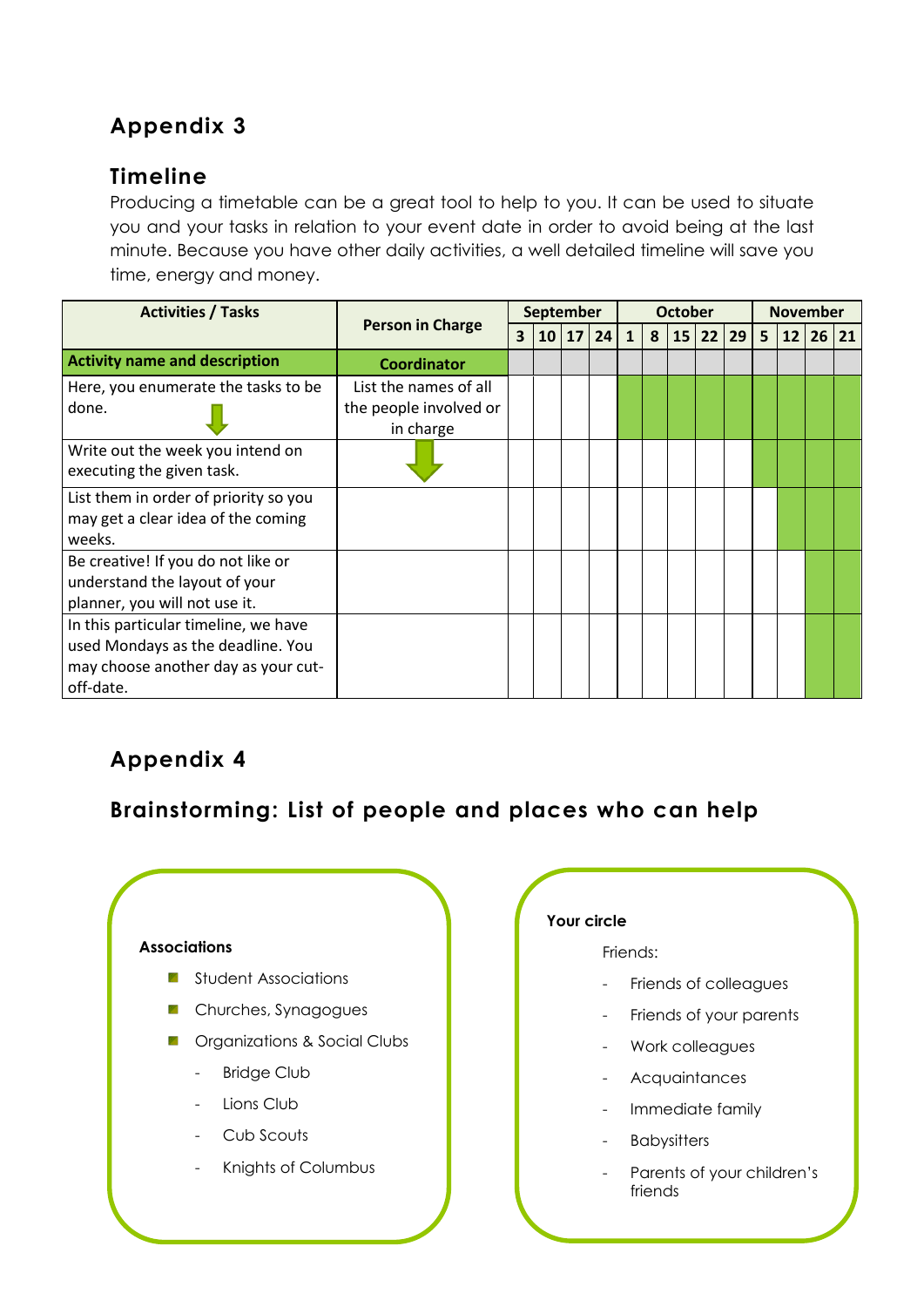#### **Professionals in your area**

- 91 Agents: insurance, home, travel etc.
- **All Control** Professional Association
- **Lawyer, notary, accountant**
- **Hairdresser, aesthetician**
- **Car dealerships, mechanic**
- Financial Advisor, banker 1976
- Designer, florist **Service**
- Dentist y.

**Mayor, Deputy** 

- **Maintenance and home repair** business
- **Local business, grocery store**
- Printer a provincia de la contección de la contección de la contección de la contección de la contección de la contección de la contección de la contección de la contección de la contección de la contección de la contección de la
- **Gym teacher, instructor**
- Medical professionals
- Pastor
- **Your business colleagues**

#### <span id="page-9-1"></span><span id="page-9-0"></span>**Appendix 5**

#### **How to plan your media approach?**

#### **How to entice a journalist to write about your story/event?**

Journalists respond to emails and phone calls. It is not advisable to send a letter by mail. Find the email address of a specialized journalist (that is to say, assigned to general reports) or a reporter assigned to local news or community events in your area. Do not focus your efforts on journalists who cover the important news and major exclusives.

You may find it helpful to speak with a person in the editorial section or in the general information section. Also, be advised that when you speak with any media whether it'd be - radio, television, newspaper, magazine, etc.. you may need to allow time for a photo op or a videotaped interview.

#### **What questions should I ask journalists?**

Know off hand your sales pitch before calling journalists. They are often in a hurry and you will need to capture their attention in the first minute of the call. To pique their curiosity, present compelling points and a good positive approach.

#### **When is the best time to call a journalist?**

You can call the journalists a few weeks or a few days prior to your event. Much depends on the extent and size of your activity and if the advertising used to promote the event is to attract participants or just used for awareness purposes. You may also decide to invite them to attend your event or you can contact them after announcing the results.